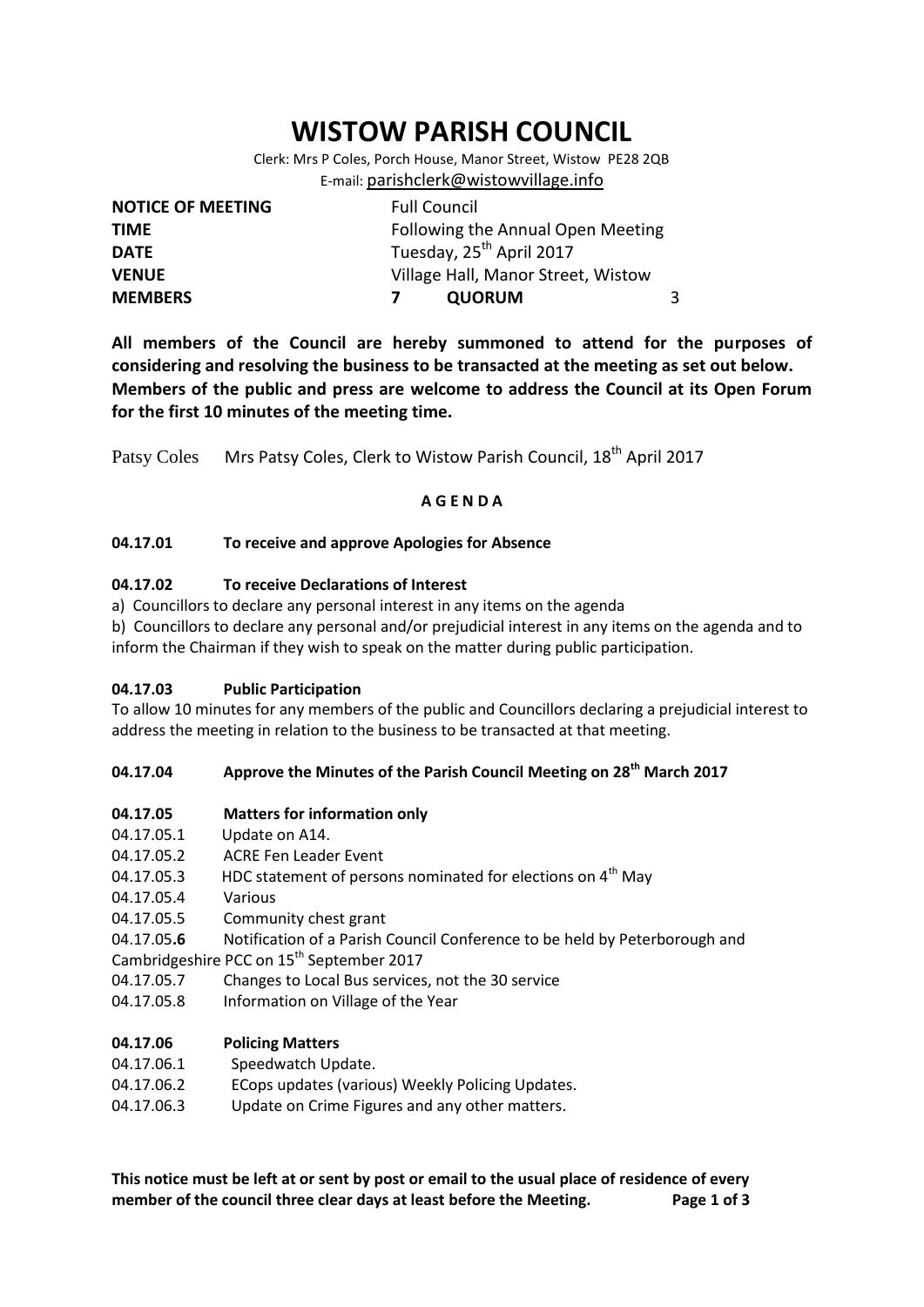**04.17.07 To receive reports from County and District – Mr M Tew, Mr P Bucknell and Mrs J Tavener**

# **04.17.08 Finance**

a) to approve the Final Financial Statement and Cashflow for 2016/2017 b) to approve the Financial Statement and Cashflow for April c) to approve payment of following amounts: Westcotec, MVAS 63570.00 Water bill **E** 26.23 CGM grass cutting E 621.60 Clerks salary and expenses E 322.56

**04.17.08** Income for April: Contribution to speedwatch from Woodwalton PC £200 Training, Warboys £185, Wyton £92.50 and Alconbury £46.25

# **04.17.09 Correspondence**

- 04.17.09.1 Letter from PCC regarding brick steps to the rear of the Church
- 04.17.09.2 Letter from EACH requesting a donation
- 04.17.09.3 Email from Wistow in Bloom asking the Parish Council to purchase a planter

# **04.17.10 To consider any Planning Applications received and planning related issues**

04.17.10.1 17/00717/HHFU, 11 Bridge Street, Wistow Proposed kitchen and garden room extension to rear of property

# **04.17.11 Highways Report/Traffic Matters**

- 04.17.11.1 MVAS is ordered, invoice to be paid prior to delivery. Update on poles
- 04.17.11.2 Any outstanding highways issues

# **04.17.12 Maintenance Issues**

- 04.14.12.1 Playground update on works and grant application, Mr Carter and Mr MacInnes.
- 04.17.12.2 Playground rota/risk assessment forms, March Mr MacInnes, April Mr Gregory, May Mr Leigh

#### **04.17.13 Administration Matters**

- 04.07.13.1 Street lighting. Update on current situation
- 04.07.13.2 Parish Council Conference 30<sup>th</sup> March 2017 feedback
- 04.07.13.3 Annual audit underway, paperwork prepared and ready for Internal Auditor.
- 04.07.13.4 Feedback from open meeting and action points.
- 04.07.13.5 Public access defibrillator to be reviewed

#### **04.17.14 Working Parties Feedback and Updates**

| a- Litter       | Mr MacInnes           |
|-----------------|-----------------------|
| b- Countryside  | Mr Gregory            |
| c- Village Hall | Mr MacInnes/Ms Leaton |

#### **04.17.15 Items for the Wistow Warbler and Wistow Web site.**

To inform Mrs Williams and Dr Farrar of relevant articles

04.17.15.1 Update on website, items to go on. Media policy to be added and finance details.

04.07.15.2 Training for Mrs Janiak-Emery and Clerk to update website.

**This notice must be left at or sent by post or email to the usual place of residence of every member of the council three clear days at least before the Meeting. Page 2 of 3**